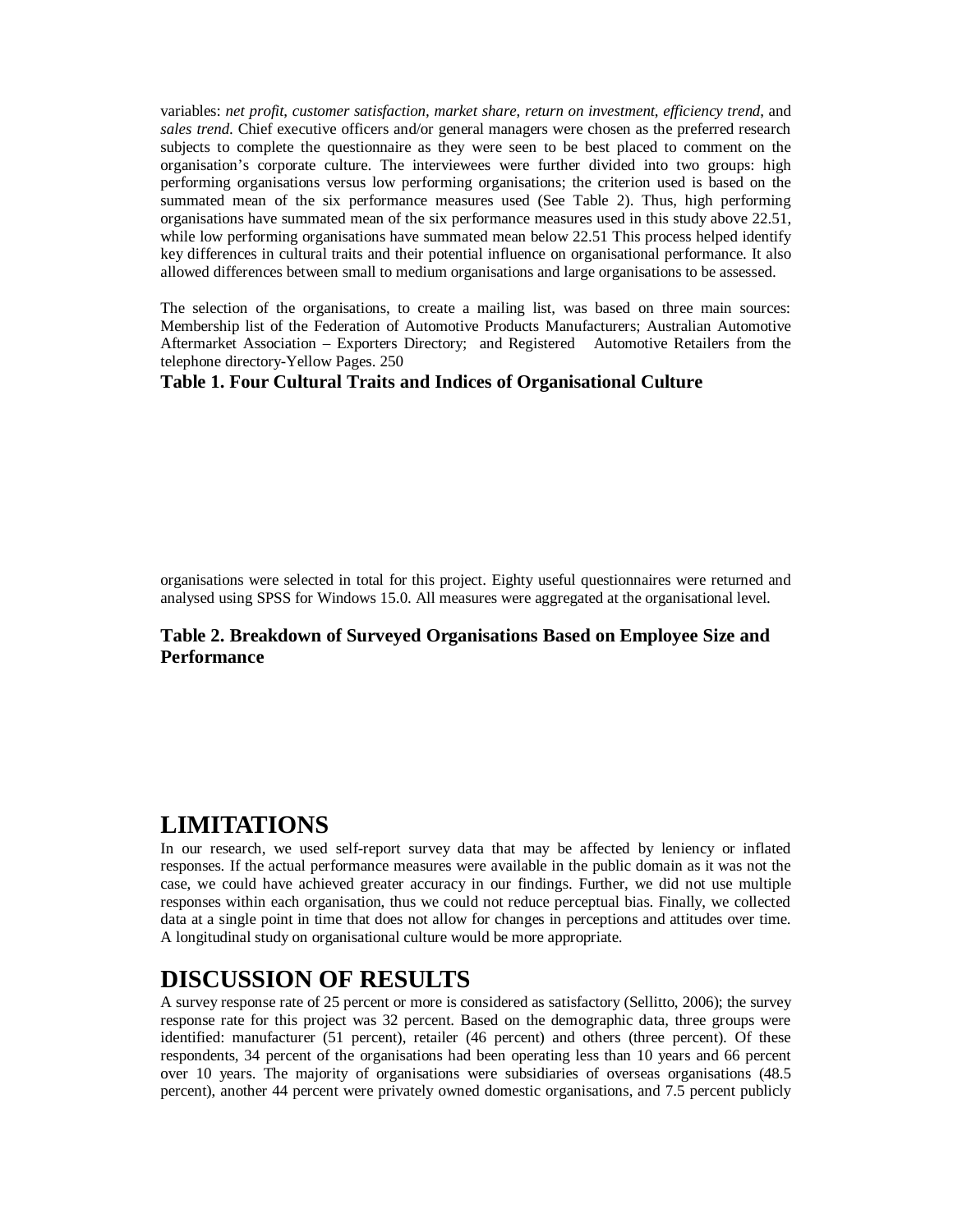level managers and specialists (32 percent).

Reliability test results measured by Cronbach's alpha are presented in Table 3.

According to Liu and Zumbo (2007), a Cronbach's alpha of 0.70 and above is an acceptable reliability coefficient. Hence, as all the summated measures used to assess business performance and cultural traits in this study were above 0.70, they were treated as reliable.

**Table 3. Cronbach's Alpha Analysis for Major Variables**

|                               | Cronbach's alpha |
|-------------------------------|------------------|
| Business performance measures | 0.83             |
| Involvement                   | 0.91             |
| Consistency                   | 0.89             |
| Adaptability                  | 0.88             |
| <b>Mission</b>                | 0.93             |

### **Business Performance**

Statistical analysis of the questionnaires identified that all four cultural traits influence business performance, confirming the findings of Denison *et al*. (2003).

The first step undertaken was to assess respondent's opinions on the impact of cultural traits on business performance. Although respondents overall considered all traits important, there were some differences with *consistency* (mean 3.99) scoring the highest, while *adaptability* (mean 3.92) scoring the lowest of corporate cultural traits (See Table 4).

### **Table 4. Respondents' Opinions as to the Importance of Corporate Cultural Traits to Business Performance**

|       | Involvement | Consistency | Adaptability | <b>Mission</b> |
|-------|-------------|-------------|--------------|----------------|
| Valid | $80\,$      | $80\,$      |              | 80             |
| Valid |             |             |              |                |
| Valid | 3,98        | 3,99        | 3,92         | 3 Q7           |

Overall, respondents considered all performance measures important, though there were different values placed on each measure (See Table 5). For example, some respondents felt traditional financial measures

**Table 5. Business Performance Measures**

|                               | Mean | SD   |
|-------------------------------|------|------|
| <b>Financial measures</b>     |      |      |
| Net Profit                    | 3.68 | .839 |
| <b>Customer Satisfaction</b>  | 3.86 | .707 |
| <b>Market Share</b>           | 3.75 | .907 |
| Return on Investment          | 3.68 | .938 |
| <b>Efficiency Trend</b>       | 3.79 | .758 |
| Sales Trend                   | 3.76 | .903 |
| <b>Non-financial measures</b> |      |      |
| <b>Customer Satisfaction</b>  | 3.86 | .707 |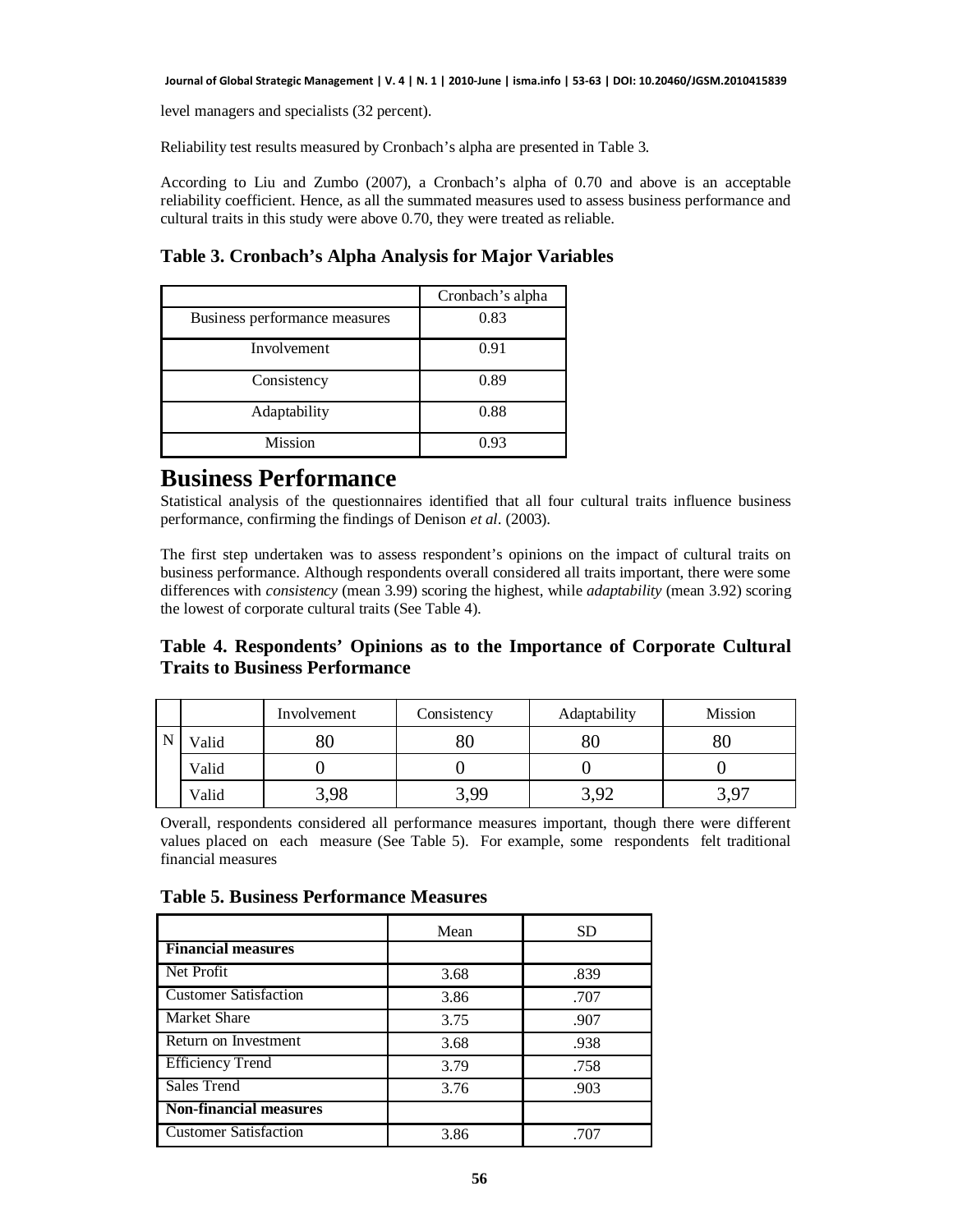were not as important as the non-financial measure of *customer satisfaction*. Respondents ranked *net profit* (mean= 3.68) and *return on investment* (mean =3.68) the lowest, followed by, in ascending order, *market share* (mean 3.75) *sales trend* (mean 3.76) *efficiency trend* (mean 3.79) and *customer satisfaction* the highest (mean 3.86). This suggests a belief that customer satisfaction is a precursor to achieving financial objectives.

We further studied strength of the relationship between the four cultural traits and business performance in Australian automobile organisations using correlation analysis (See Table 6). This confirmed the opinions of respondents that all four cultural traits have a strong relationship with business performance as all achieved r > 0.5 level. A*daptability* had the strongest relationship with business performance (r=0.573); followed by *involvement* (r=0.505), *mission* (r=0.510). The regression analysis identified that those traits that really improve performance are the exact opposite to the traits respondents perceive as important.

**Table 6. Correlation Analysis between Four Cultural Traits and Business Performance**

|                         | Variables                   |           | 2         | 3         | 4         |  |  |  |  |
|-------------------------|-----------------------------|-----------|-----------|-----------|-----------|--|--|--|--|
|                         | <b>Business Performance</b> |           |           |           |           |  |  |  |  |
| $\overline{2}$          | Involvement                 | $.505***$ |           |           |           |  |  |  |  |
| 3                       | Consistency                 | $.545***$ | $.761***$ |           |           |  |  |  |  |
| 4                       | Adaptability                | $.573***$ | $.720**$  | $.721$ ** |           |  |  |  |  |
| 5                       | Mission                     | $.541***$ | $.779***$ | $.817***$ | $.757***$ |  |  |  |  |
| ** $p < .01$ (2-tailed) |                             |           |           |           |           |  |  |  |  |

A breakdown of the components of each of the cultural traits identified that the key variables with the greatest relationship with business performance were *creating change* (r=0.652), *team orientation* (r=0.532), *strategic direction and intent* (r= 0.525), and *core value* (r=0.503) (See Table 7).

#### **Table 7. Correlation Analysis between all Cultural Trait Indices and Business Performance**

The findings suggest that automotive organisations in turbulent times may increase their organisational performance with more attention to *adaptability* attributes (being customer focused,

| Cultural Traits                 | Variables |                                                                                                                             |           |                                                  | 3 | $\overline{4}$                                            | 5 | 6                              | 8 | 9                                                                                                             | 10 | 11 | 12        |
|---------------------------------|-----------|-----------------------------------------------------------------------------------------------------------------------------|-----------|--------------------------------------------------|---|-----------------------------------------------------------|---|--------------------------------|---|---------------------------------------------------------------------------------------------------------------|----|----|-----------|
|                                 |           | Business Performance                                                                                                        |           |                                                  |   |                                                           |   |                                |   |                                                                                                               |    |    |           |
| Invo vlement                    | 2         | Empowerment                                                                                                                 | $0.497**$ |                                                  |   |                                                           |   |                                |   |                                                                                                               |    |    |           |
|                                 | 3         | Team Orientation                                                                                                            |           | $0.532**$ 0.786*                                 |   |                                                           |   |                                |   |                                                                                                               |    |    |           |
|                                 | 4         | Capability Development                                                                                                      |           | $0.276*$ 0.430 <sup>**</sup> 0.512 <sup>**</sup> |   |                                                           |   |                                |   |                                                                                                               |    |    |           |
| Consistency                     | 5         | Core Value                                                                                                                  |           | $0.503**$ 0.574** 0.635** 0.510**                |   |                                                           |   |                                |   |                                                                                                               |    |    |           |
|                                 | 6         | Agreement                                                                                                                   |           |                                                  |   | $0.488**0.610**0.634**0.328**0.631**$                     |   |                                |   |                                                                                                               |    |    |           |
|                                 |           | Coorination and Integrati 0.309*   0.569*   0.579*   0.152                                                                  |           |                                                  |   |                                                           |   | $0.508**0.487**$               |   |                                                                                                               |    |    |           |
| Ad aptability                   | 8         | Creating Change                                                                                                             |           |                                                  |   | $0.652**$ 0.673** 0.647** 0.353** 0.538** 0.555** 0.513** |   |                                |   |                                                                                                               |    |    |           |
|                                 | 9         | Customer Focus                                                                                                              |           | $0.332**$ 0.456 <sup>**</sup> 0.501** 0.162      |   |                                                           |   | $0.484**0.506**0.570**0.407**$ |   |                                                                                                               |    |    |           |
|                                 | 10        | Organisational Learning                                                                                                     |           |                                                  |   |                                                           |   |                                |   | $0.312**$ $0.581**$ $0.632**$ $0.329**$ $0.491**$ $0.378**$ $0.506**$ $0.476**$ $0.468**$                     |    |    |           |
| Mission                         | 11        | Strategic Direction & Inte   0.525**   0.576**   0.652**   0.389**   0.658**   0.540*   0.619**   0.613*   0.486*   0.497** |           |                                                  |   |                                                           |   |                                |   |                                                                                                               |    |    |           |
|                                 | 12        | Goals and Objectives                                                                                                        |           |                                                  |   |                                                           |   |                                |   | $0.471**$ $0.654**$ $0.681**$ $0.429**$ $0.696**$ $0.603**$ $0.581**$ $0.584**$ $0.537**$ $0.478**$ $0.715**$ |    |    |           |
|                                 | 13        | Vision                                                                                                                      |           |                                                  |   |                                                           |   |                                |   | $0.294*$ $0.559**$ $0.591**$ $0.425**$ $0.573**$ $0.397**$ $0.497**$ $0.463**$ $0.343**$ $0.567**$ $0.517**$  |    |    | $0.628**$ |
| <sup>*</sup> P< $01(2$ -tailed) |           |                                                                                                                             |           |                                                  |   |                                                           |   |                                |   |                                                                                                               |    |    |           |

building organisational learning, and creating change). This may be more appropriate than focusing on *consistency* attributes (enhancing greater coordination and control or building and refining existing systems), which appear more attuned to the needs of organisations operating in a stable environment.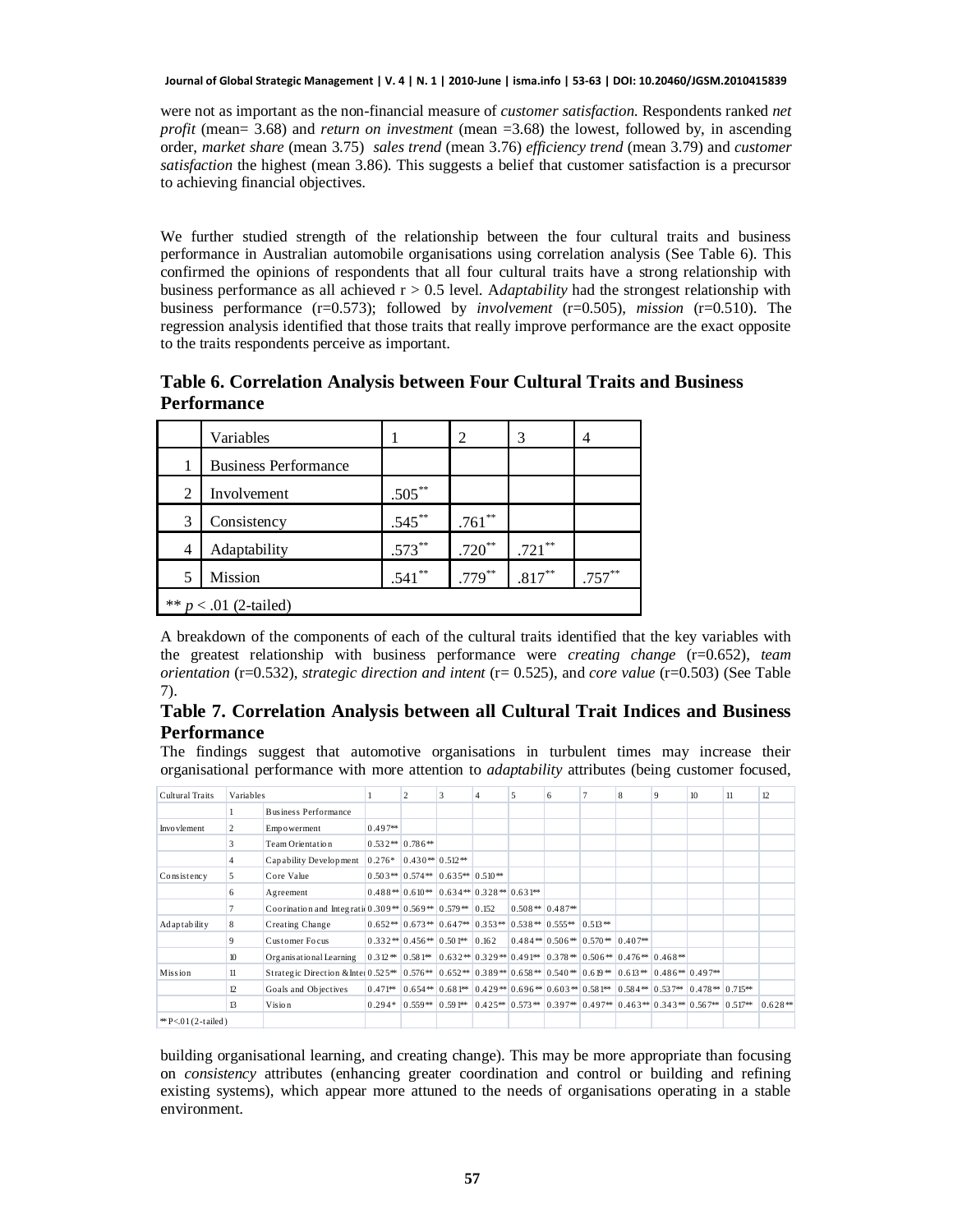Multiple regression was then used to indicate how much of the variance in *business performance* can be explained by each cultural trait. Given the sample size is smaller than normally desirable for multiple regression, the results need to be reviewed with caution, so the adjusted R Square was used as it is a more accurate estimate of the influence of each trait on business performance (Anderson *et al*, 1999). Results showed that 44 percent of business performance variations could be explained by *creating change* (a subcomponent of *adaptability*) (See Table 8). The sub-components of *business performance* were broken down further to help identify which cultural traits explained their variations. This analysis identified that *creating change* (subcomponent of *adaptability*) was a major influence in all areas of *business performance* explaining 18 percent of *net profit* variations, 24 percent of *market share* variations, and 23 percent of *sales trends*. It was also a major factor in explaining *return on investment, efficiency trend*, and *customer satisfaction* variations (See Table 8).

When looking at the results of high performing organisations versus low performing organisations, one of the key findings was that all large organisations surveyed could be categorised as low performing organisations.

| P Value                      | R Square | Creating Change |
|------------------------------|----------|-----------------|
| <b>Business Performance</b>  | .44      |                 |
| Net Profit                   | .18      |                 |
| <b>Customer Satisfaction</b> | .31      | .003            |
| <b>Market Share</b>          | .24      |                 |
| Return on Investment         | .35      | .003            |
| Efficiency trend             | .38      | .011            |
| Sales Trend                  | 23       |                 |

**Table 8. Summary of Relationship between Business Performance and Cultural Traits**

The following paragraphs further outline these findings and potential implications in achieving high performance (See Table 7) for a detailed summary of the mean scores for all cultural traits and their subcomponents). It should be noted that the mean provided immediately after each trait subcomponent heading refers to the mean for the eighty organisations in this survey.

# **Consistency Trait**

Respondents' opinions that *consistency* is the most important cultural trait, suggests their belief that a key to business success is to develop and maintain core values, have clear methods to reach agreement on issues, and maintain clear coordination and integration systems. Yet the study identified that this trait is least likely to lead to increased performance. Closer analysis of the subcomponents of this trait revealed that high performing small to medium firms did things differently to low performing firms.

When it comes to *core values* (See Table 9), we found that small to medium high performing firms were more likely to demonstrate core values through having leaders and managers who promote their core values such as "practicing what they preach"; using a distinct management style and setting a clear code of practice, whilst conducting business in an ethical manner.

High performing small to medium firms were more likely to work hard to achieve win-win solutions when disagreements occurred; tended to reach *agreement* by consensus; and generally had clear *agreement* on the right and wrong way to do things, all within a strong culture. Interestingly, we found that low-performing small to medium firms were less likely to dispute key issues, suggesting top management decisions are perhaps not open for debate and criticism.

Related to *coordination and integration*, we found that high performing small to medium firms were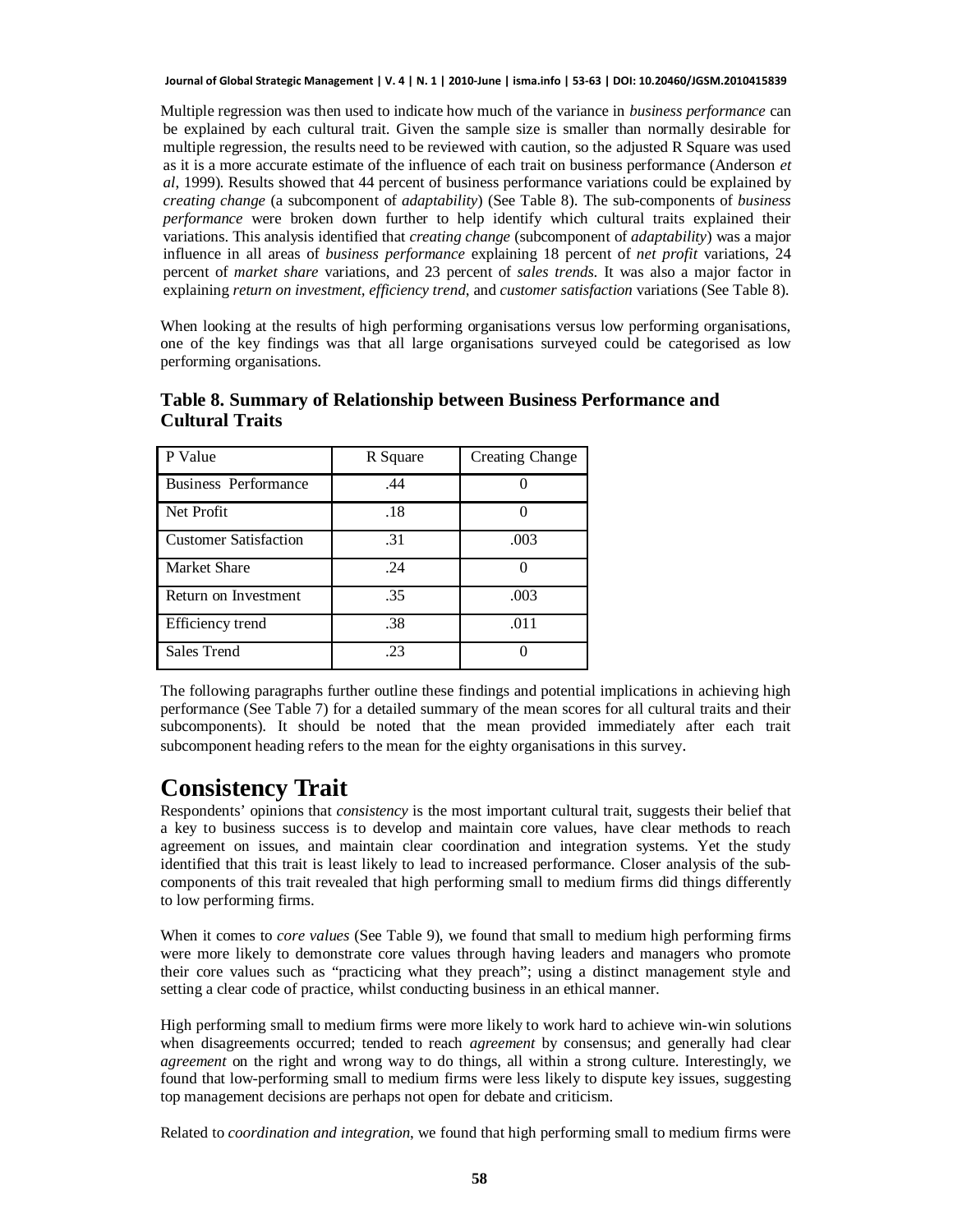more likely to have a consistent and predictable approach to business. They easily coordinate projects across the organisation. Such firms have the employees who feel comfortable working in cross-functional teams, sharing common perspective, and ensuring there is good alignment of goals across all areas of the business.

# **Adaptability Trait**

The comparatively lower score of *adaptability* in the overall results indicates that the Australian automobile industry may not yet recognise the importance of adapting to environmental change in order to improve it business performance (Pennington, 2003). A*daptability* is often considered as a key strength of firms that are able to make decisions quickly and be flexible.

Respondents confirmed the importance of *creating change* to business performance in their organisations as found in previous study of Nwokah and Maclayton (2006). However, although this trait is identified as the most important one to achieve high performance, it is ranked lower than expected by respondents. A common response is that their organisations are not very interested in being innovative. Some respondents stated that this was due to the lack of delegated power to be innovative; lack of appropriate resources, in particular financial resources; and the failure by many organisations to provide an appropriate reward system to encourage innovation.

A higher score for *creating change* may be an indicator of an organisational core competence (Ljungquist 2007). However, given the current perception by respondents that *adaptability's* influence on business performance is lower than other factors, even though incorrect, it may be that some organisations do not understand the importance of developing *creating change* as potential core competency in a competitive environment. This situation appears to be typical for firms with small margins and lack of funding for innovation.

|                               | <b>Total Firms</b> | <b>Total SMEs</b> | <b>SMEs</b><br>HP | <b>SMEs</b><br>LP | Large<br>Firms   | Summated<br>Mean<br>Difference |
|-------------------------------|--------------------|-------------------|-------------------|-------------------|------------------|--------------------------------|
| Consistency                   | 3.76               | 3.82              | 3.99              | 3.58              | 3.3              | 20.5                           |
| Core Value                    | 4.1                | 4.14              | 4.35              | 3.86              | 3.66             | 24.5                           |
| Agreement                     | 3.65               | 3.75              | 3.97              | 3.45              | 3.03             | 26.0                           |
| Coordination and Integration  | 3.54               | 3.58              | 3.68              | 3.44              | $\overline{3.2}$ | 12.0                           |
| <b>Adaptability</b>           | 3.64               | 3.66              | 3.81              | 3.47              | 3.41             | 17.0                           |
| <b>Creating Change</b>        | 3.77               | 3.81              | 4.06              | 3.46              | 3.4              | 30.0                           |
| <b>Customer Focus</b>         | 3.59               | 3.58              | 3.68              | 3.45              | 3.6              | 11.2                           |
| Organisational Learning       | 3.56               | 3.6               | 3.67              | 3.5               | 3.23             | 8.5                            |
| <b>Mission</b>                | 3.77               | 3.81              | 3.97              | 3.6               | 3.31             | 18.5                           |
| <b>Strategic Direction</b>    | 3.7                | 3.76              | 3.98              | 3.48              | 3                | 25.0                           |
| Goals and Objectives          | 4.02               | 4.05              | 4.23              | 3.81              | 3.63             | 21.0                           |
| Vision                        | 3.59               | 3.62              | 3.71              | 3.51              | 3.29             | 10.0                           |
| <b>Involvement</b>            | 3.87               | 3.9               | 4.05              | 3.69              | 3.59             | 18.0                           |
| Empowerment                   | 3.98               | 4.02              | 4.21              | 3.75              | 3.57             | 23.0                           |
| Team Orientation              | 4.06               | 4.09              | 4.28              | 3.83              | 3.77             | 22.5                           |
| <b>Capability Development</b> | 3.57               | 3.58              | 3.67              | 3.46              | 3.43             | 10.5                           |

### **Table 9. Detailed Summary of the Mean Scores for all Cultural Traits and their Subcomponents**

\*SMEs-small to medium firms; \*\*HP- high performing firms, \*\*\*LP – low performing firms

 7 organisations to do things in a flexible, easy to change way; they respond well to competitors and Further analysis identified that high performing firms were more likely than low performing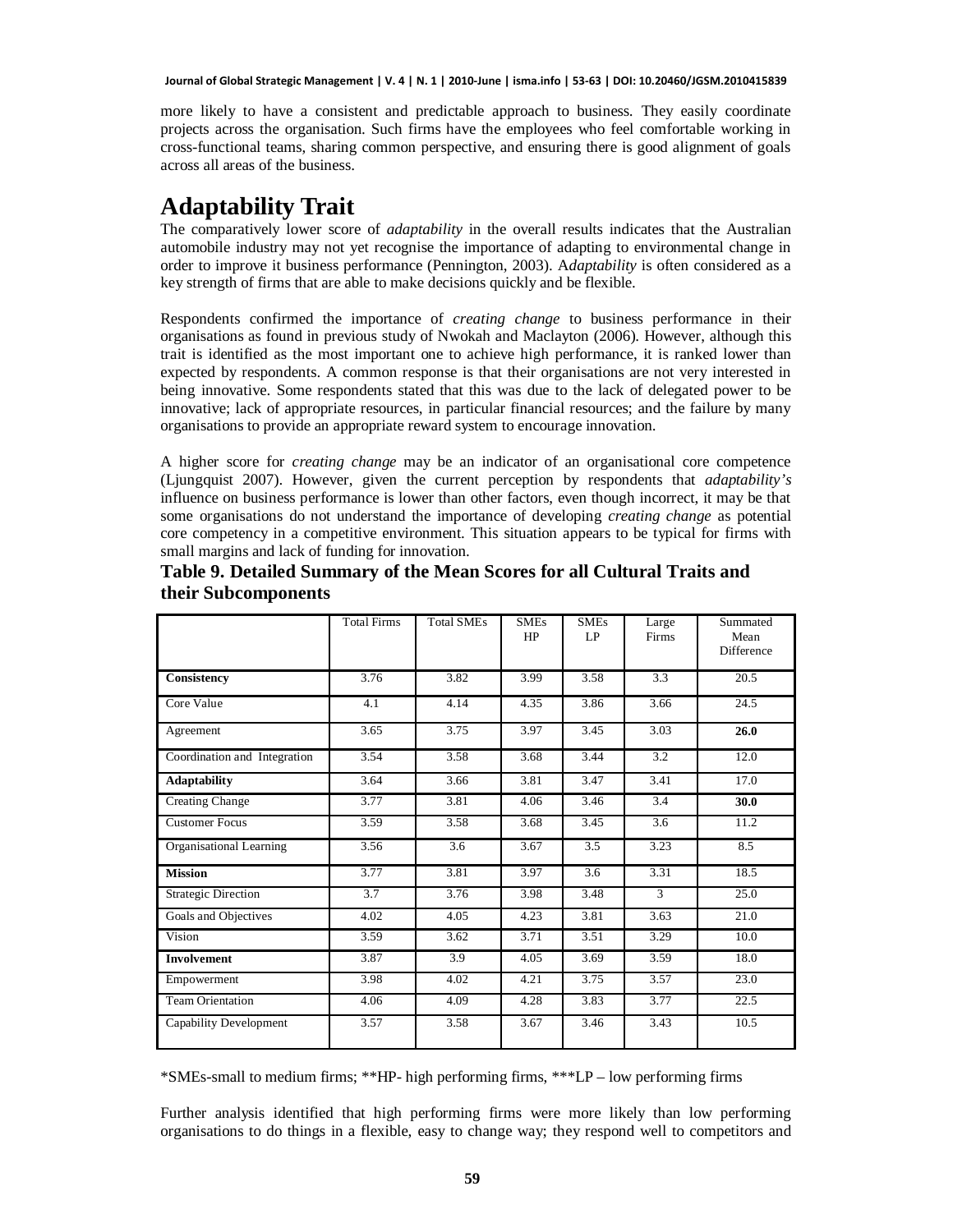other changes in the business environment; they adopt innovative ways to work. In such organisations, different sectors cooperate to create change.

Interestingly, through the interviews we found that low performing organisations were less resistant to change than high performing ones. Although this finding might seem surprising, it could also suggest low performing organisations may jump on each new opportunity to improve short-term performance, rather than build a long-term strategic direction.

*Customer focus* is seen by respondents to have a lesser influence on performance than other factors (See Table 9). This finding obviously conflicts with Allen and Helms (2002) who argue that customer satisfaction is critical for business success. Further analysis identified that although most organisations understand the link between customer focus and business performance, many respondents find unnecessary for all employees to have knowledge of their customer's needs; rather they need to have relevant knowledge to do their jobs. This finding suggests a potential dilemma for organisations to decide what level of customer knowledge their employees need to have. We found that in high performing firms, employees were encouraged to have direct contact with customers, to listen and act on customer comments; and have a deep understanding of customer wants and needs.

In accordance with Hyland *et al*. (2001), the respondents identified *organisational learning* as significant for business performance, but not very important as other factors are. In our study it did not rank highly compared to other factors. Many respondents state that full benefit of a *learning organisation* is not achievable because of the existing not stimulating reward systems.

According to our research results, the high performing firms are more likely to regard failure as an opportunity for learning. They encourage and reward innovation and risk taking. They also regard learning as an important objective in day-to-day work.

### **Mission Trait**

Given the current economic situation, a slightly lower ranking of *mission* compared to other traits was not surprising.

From the point of view of *strategic direction*, we found that high performing organisations are more likely to have long-term purpose and goals linked to an overall strategy. They have mission with clear meaning and direction to pursue business activities, indicating an intention to be the industry leader.

Interestingly, the respondents from the low performing firms have more clear strategic direction than high performing firms, although they have less capacity to effectively follow that direction.

When it comes to *goals and objective,* the high performing firms are more likely to have agreed goals by all employees. They have leaders who publically declare their ambitious and realistic goals, and continuously track progress against goals.

Further, we found that high performing firms are more likely to have shared *vision* that creates excitement and motivation for employees; thus indicating the employees' involvement in the planning process. Their leaders have defined that long-term goals meet short-term demands without compromising long-term *vision*.

# **Involvement Trait**

*Involvement* was considered very important by respondents, yet multiple regression identified it had little to do with explaining changes in business performance (See Table 7). Analysis between high performing firms and low performing firms identified the differences in *empowerment*, *team orientation* and *capability development*.

High performing firms motivate their employees to achieve superior results by making decisions at the level with the best available information, information sharing, and having an inclusive and on-

going business planning process. Further, high performing firms have organisational structure based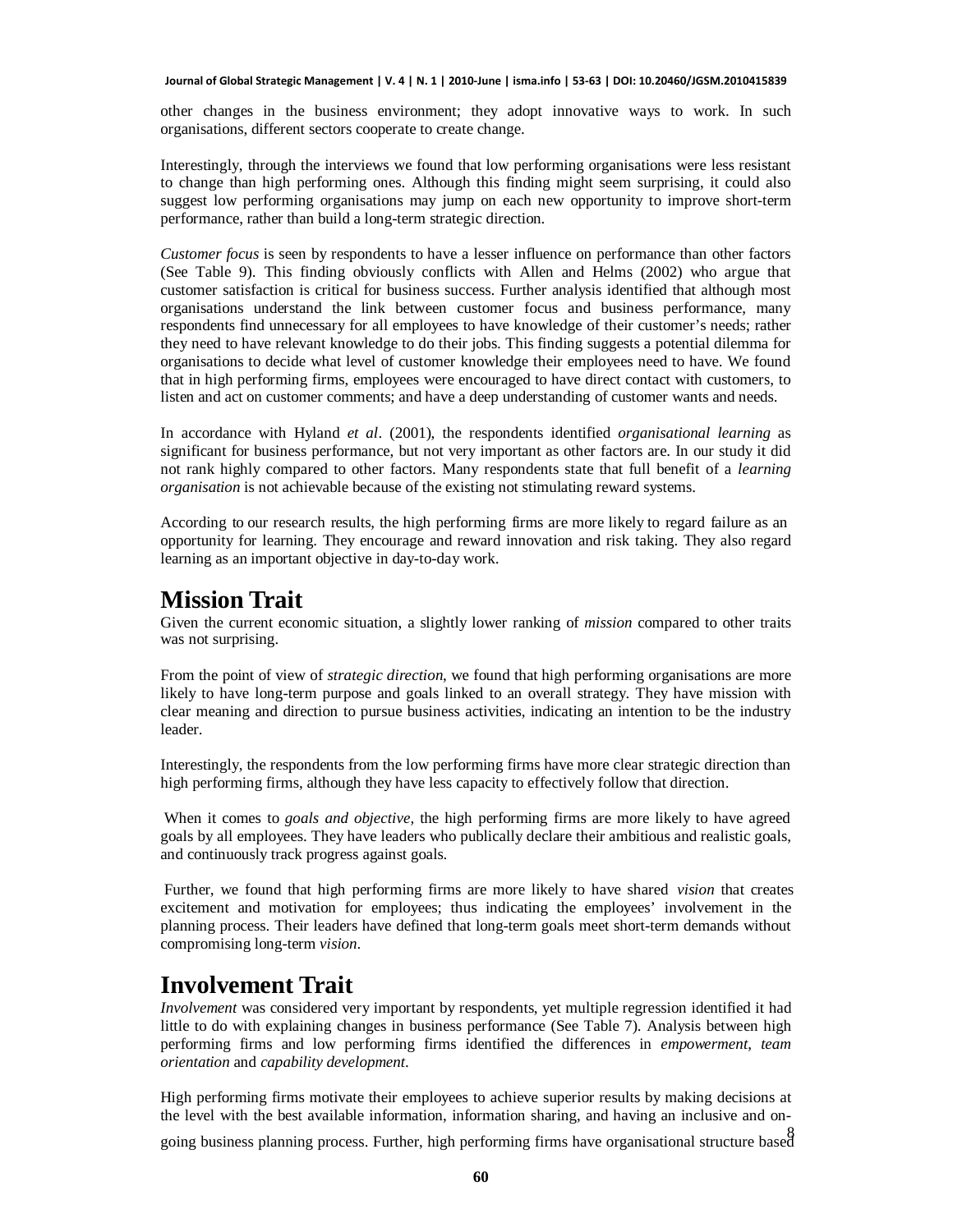on teams. Thus, they encourage cooperation across the organisation through teamwork and they delegate authority, allowing the employees to act on their own. Recognizing capabilities of their employees as an important competitive advantage, these firms continually invest in improving their employees' skills.

Overall, the respondents' consideration of consistency as the highest importance of cultural traits to achieving high performance is not in accordance with our findings. We have found that automotive organisations may increase their organisational performance by paying more attention to *adaptability* attributes, and in particular to *creating change* through doing things in a flexible, easy to change way; responding well to competitors and other changes in the business environment; adopting innovative ways to work; and encouraging cooperation between different parts of the organisation.

From the point of view of high performing organisations and low performing organisations we found that the two variables with the greatest summated means difference were *creating change* (30.0) and gaining *agreement* (26.0).This finding is consistent with the findings of multiple regression analysis and further demonstrates the importance of firms being adaptable in times of rapid change.

## **CONCLUSIONS**

The research project has revealed a link between corporate culture and business performance in the Australian automobile industry. *Adaptability* to environmental changes seems to be the key to sustainable business performance. This suggests that, the organisations should focus on all four cultural traits: *involvement*, *consistency*, *adaptability* and *mission*, as each plays an important, different and integrated role in achieving business performance outcomes.

Since the *adaptability* is identified as a key factor in enhancing business performance, a message to the Australian automotive industry is to concentrate on *creating change*, build strong customer focus, and become learning organisations. Low performing firms need to create an environment that encourages change, adopt new ways to do work, and improve teamwork.

When it comes to *involvement,* companies should encourage *team orientation* and employees' *empowerment*.

For *mission* trade, the companies' goal setting should include employees' participation in the planning process.

Finally, for *consistency* trait improvement, companies should act mote ethically.

Future research could focus on both internal and external environmental factors affecting business performance, their measurement and use to gain a sustainable competitive advantage.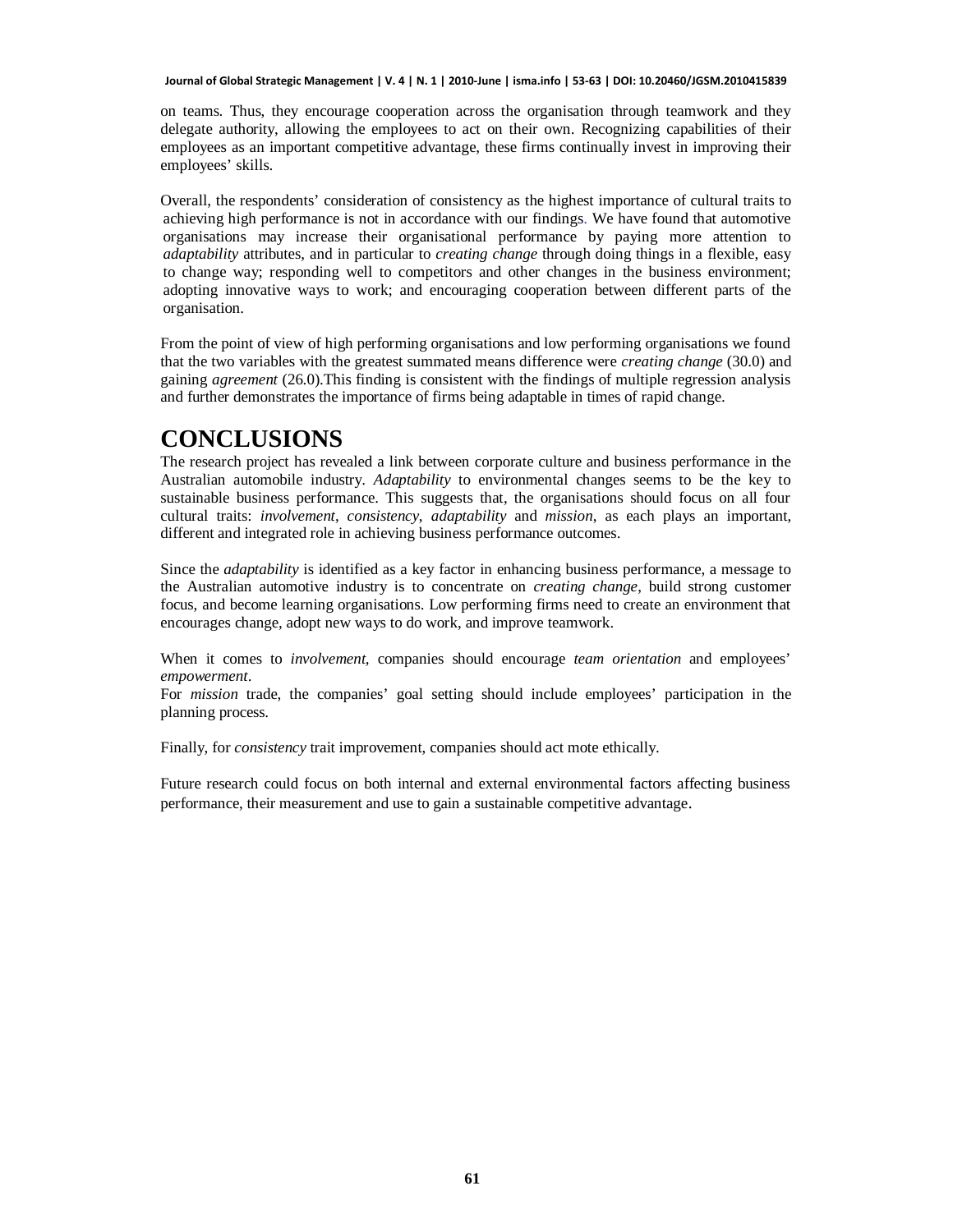## **REFERENCES**

Allen, R. S. and Helms, M. M. (2002) Employee perceptions of the relationship between strategy, rewards and organisational performance, *Journal of Business Strategies*, 19(2): 115-140.

Anderson, D .R., Sweeney, D. J and Williams, T.A. (1999) *Statistics for Business and Economics*, London: South-Western College Publishing.

Australian Bureau of Statistics (2002) *1321.0 - Small Business in Australia*, 2001, Available at http:// [www.abs.gov.au/ausstats/abs@.](http://www.abs.gov.au/ausstats/abs@.) nsf/productsbytopic/97452F3932 F44031CA256C5B00027F19? OpenDocument [1 May 2009 ].

Bloodgood, J. M. and Katz. J.P. (2004) Manufacturing capacity, market share and competitiveness, Competitiveness Review: *An International Business Journal incorporating Journal of Global Competitiveness*, 14(1): 60-71.

Buckingham, M. (2005) *The One Thing You Need to Know about Great Managing, Great Leading and Sustained Individual Success*, New York: Free Press.

Creswell, J. W. (2003) *Research design: Qualitative and Quantitative Mixed-Method Approaches*. Thousand Oaks: Sage Publications.

Denison, D. R. and Neale, W.S. (1996) *Denison organisational culture survey*, Ann Arbor, MI: Aviat.

Denison, D. R., Haaland, S. and Goelzer,P. (2003) Corporate culture and organisational effectiveness: is there a similar pattern around the world?, *Advances in Global Leadership*, 3(2): 205 -227.

Department of Foreign Affairs and Trade (2008) *Review of Australia's Automobile Industry 2008*.

Hsu, Y. L., Lee, C. H., Chih, W. H. and Chiu, T.Y. (2009) Organisational learning as an intervening in the life insurance industry, *The Business Review*, 12(1): 174-186.

Hubbard, G. (2009) Measuring organisational performance: beyond the triple bottom line, *Business Strategy and the Environment*, 18, 177-191.

Hyland, P. W., Gieskes, J. F. and Sloan, T.R. (2001) Occupational clusters as determinants of organisational learning in the product innovation process, *Journal of Workplace Learning*, 13(5): 198-208.

Johnson, R. L. (2009) Organisational motivations for going green or profitability versus sustainability, *Business Review*, 13(1): 22-28.

Kennerley, M. and Neely, A. (2003) Measuring performance in a changing business environment, *International Journal of Operations & Production Management*, 23(2):213-229.

Kloot, L. (1999) Performance measurement and accountability in Victorian local government, *International Journal of Public Sector Management*, 12(7): 565-583.

Lee, S. K. J. and Yu, K. (2004) Corporate culture and organisational performance, *Journal of Managerial Psychology*, 19(4): 340-359.

Liu, Y. and Zumbo, B.D. (2007) The impact of outliers on Cronbach's Coefficient Alpha estimate o reliability: visual analogue scales, *Educational and Psychological Measurement*, 67(4): 620-634.

Ljungquist, U. (2007) Core competency beyond identification: presentation of a model, *Management Decision*, 45(3): 393-402. 10